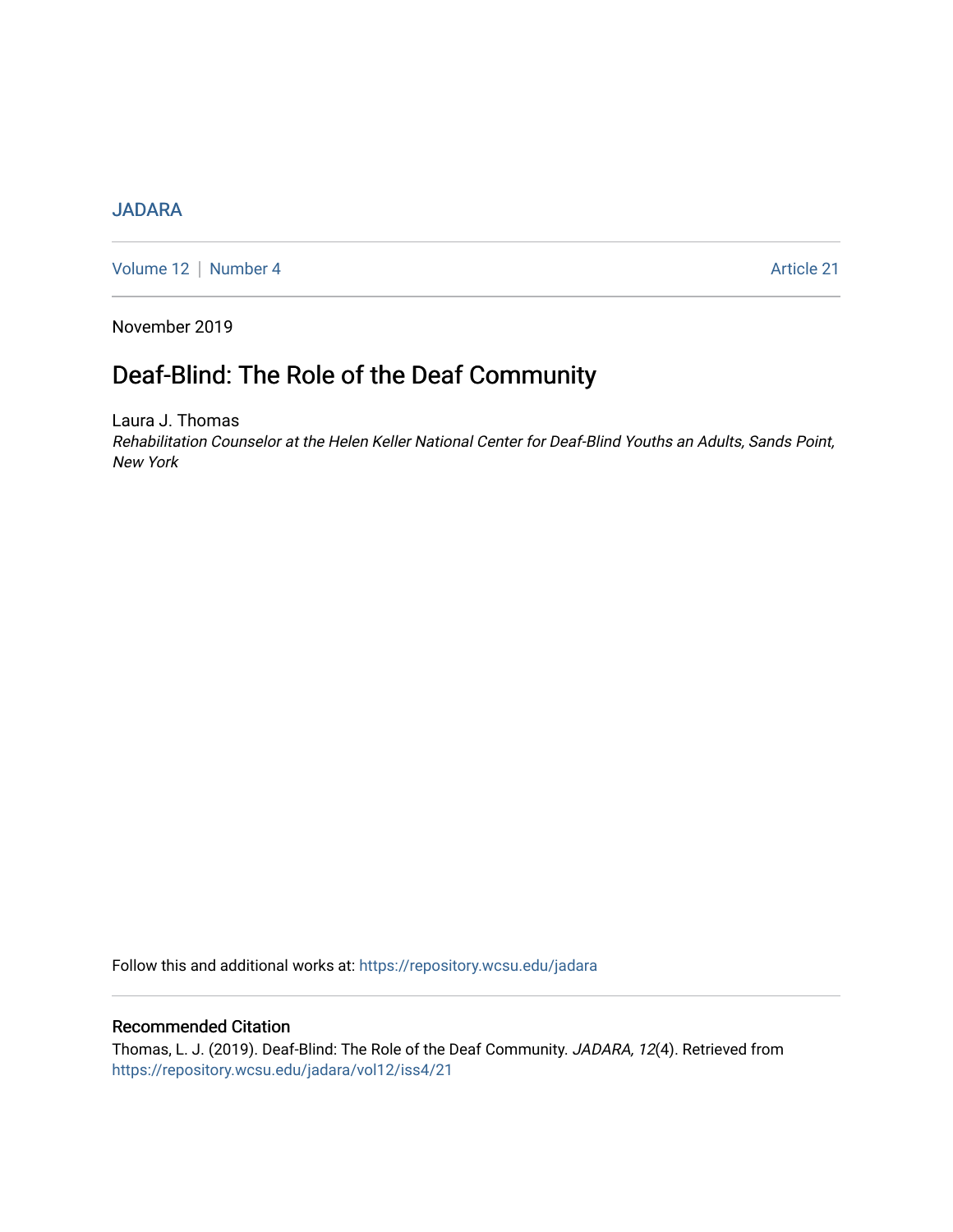## DEAF-BLIND: THE ROLE OF THE DEAF COMMUNITY

Laura J. Thomas

As a Rehabilitation Counselor at the Helen Keller National Center for Deaf-Blind Youths and Adults, I have come into contact with individuals with Usher's Syndrome and other individuals who are deaf-blind from other causes who are referred for rehabilitation training at our facility. Very often during counseling sessions, I hear the statement, have no friends."

"I have no friends" is not an uncommon statement made by persons with Usher's Syn drome. If you understand what Usher's Syn drome is and the implications of this dual handicap, the statement will become relevant. Briefly, Usher's Syndrome is congenital deaf ness and Retinitis Pigmentosa. Retinitis Pigmentosa is a degenerative eye disease, which gradually leads to total blindness. A congenital and hereditary disease, it generally appears at the age of 11-12. The first symp toms are difficulty seeing at night and adapting to changes of light.

Unfortunately, a majority of our trainees who have Usher's Syndrome, have no real or close friends of whom they can speak fondly of back home. The individuals have had normal social circles of deaf friends until the time visual difficulties began and then they have become deserted and isolated by their deaf friends. Now, the question is "why has this happened?" What has caused this to happen? What can we do to help these individuals with Usher's Syndrome and looking on the other side, what can contributing members of the

deaf community do to help?

In regards to the interchange of communi cation between deaf people with normal vision who normally have close contact, either side by side or in front of each other, visual communi cation is easily established. Even though it is close contact, a certain distance is maintained between the communicators. Whereas in the situation with an individual with Usher's Syn drome, communication cannot be easily established in the same manner because of the nature of his visual difficulties and the restricted fields of vision due to Retinitis Pigmentosa. Thus, any person, deaf or hear ing, signing to the individual with Usher's Syn drome, would necessarily have to back up several feet or get up closer and sign smaller within the fields of vision in order to achieve any communication interchange. When a per son has severly restricted fields of vision or has lost most of his vision due to a rapid pro gressive loss, tactual communication is neces sary. (The person with Usher's Syndrome cups his hand over the signer's hands.) For most of these individuals, communication is on a oneto-one basis: the information reaches him from a single individual. The deaf person may feel strange, uncomfortable and awkward in adapting to the uniqueness of this method. It is mainly due to a lack of awareness about Usher's Syndrome and what small changes must be made.

Most persons with Usher's Syndrome find or think their deaf friends are rejecting them

Miss Thomas is the Rehabilitation Counselor at the Helen Keller National Center for Deaf-Blind Youths and Adults, Sands Point, New York.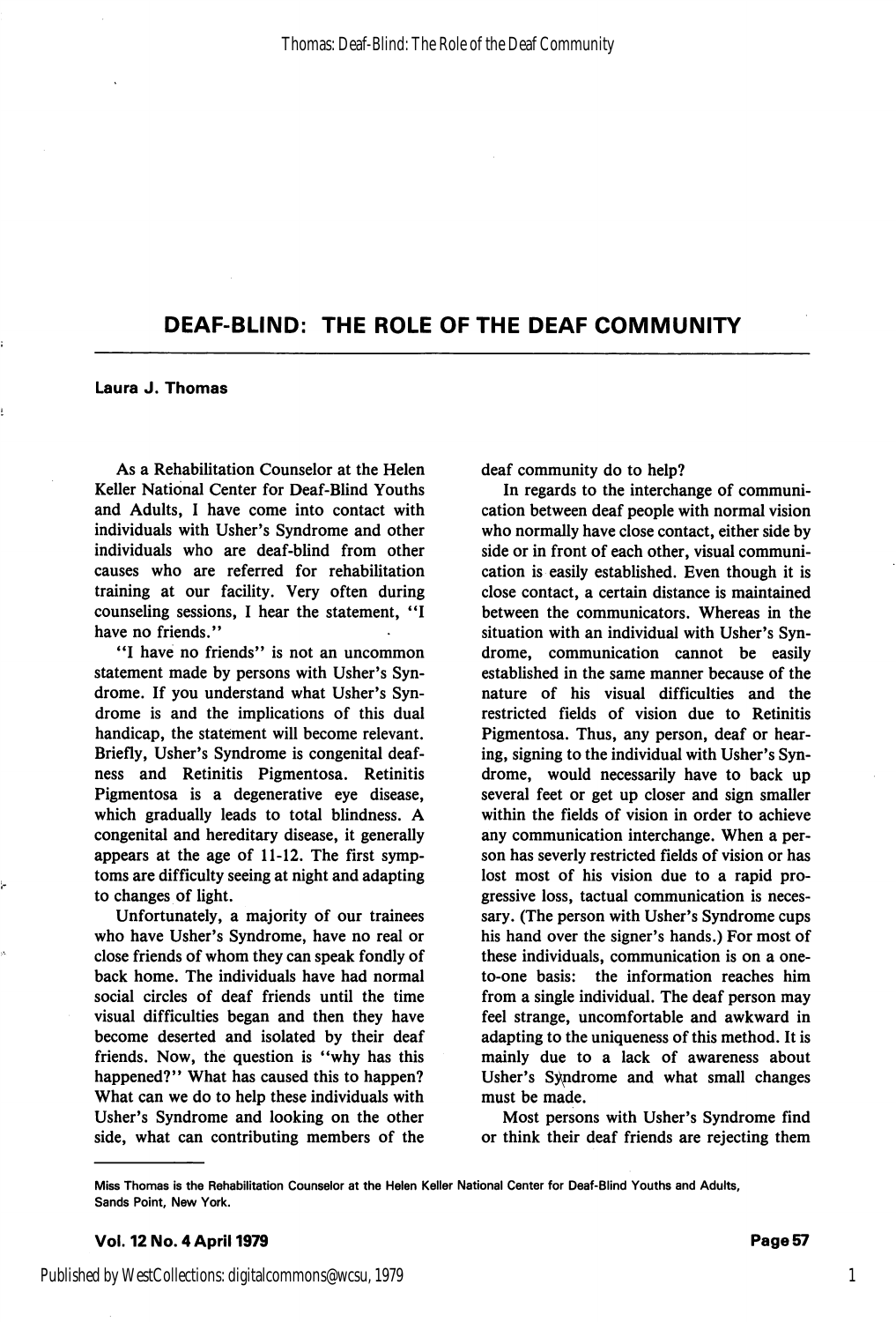#### DEAF-BLIND: THE ROLE OF THE DEAF COMMUNITY

because of their eventual blindness. This presents a phobia among the deaf community which thus makes them withdraw from the person with Usher's Syndrome almost as if this was a contagious disease. The fear of becom ing blind, in addition to deafness, scares them away and by staying with their own deaf friends, they will feel that they cannot contact the disease. People with Usher's Syndrome have been rejected by hearing people since their early childhood years because of their deafness and now it has happened again at the time when they need friends the most. Blind people despite their efforts are of little help because they use speech and do not know sign language. Where does this leave the person with Usher's Syndrome? The person is left with no friends.

Even for persons with Usher's Syndrome who do have deaf friends, communication has its own problems and obstacles when the per son with Usher's Syndrome sometimes discovers he is missing out on parts of the con versation; this is frustrating because he must constantly ask for repetition of what was said. For instance, in a dimly lit place, or in a group sitting or standing closely to each other, access to communication is not easily achieved. A person sitting or standing directly in front of the Usher's Syndrome person is preferred.

During the course of conversation of just plain greetings, the person with Usher's Syn drome is subject to ridicule because he is misunderstood which can be emotionally damaging. Very often, the person with Usher's Syndrome may not see someone at his side or outside of his restricted fields of vision and the deaf person may greet him and discover that he did not respond. Then the deaf person would insult him for being snobbish, or having "tunnel vision".

The person with Usher's Syndrome after having these frustrating and humiliating ex periences, will withdraw and feel it's better not to mingle with his deaf "friends". He would most likely not accept invitations because of these feelings, and the deaf community will be inclined to think that he's antisocial and doesn't want to be part of them.

In addition to the problems of communica

tion, the person with Usher's Syndrome has other limitations. They are no longer able to drive and must rely on local transportation or someone to drive them, in which case they will need assistance. At night if he is untrained, he will need help to walk (with R. P., vision dur ing the day is better than at night). Most are not able to use the phone or a TTY (very few have braille adapters and knowledge and profi ciency of receptive braille skills is necessary. They are hard to contact and a light signal is less effective because of the person's restricted fields of vision.

In my experiences with the local deaf com munity, not very many were willing to make social contact with the person with Usher's Syndrome. As one deaf person said, "I would become very tired after signing tactually." Needless to say, more effort has to be put in for communication to be achieved. It is not the handicapped person's fault; he already has the effects of the dual handicap and doesn't need any more rejection than what he already has. A popular, but logical saying is: "The deaf cannot get their ears back, therefore the hear ing must learn sign language." This is very true for the person with Usher's Syndrome who cannot get their ears and eyes back, therefore, it is hoped that the deaf and hearing will have the same attitude toward persons who are deaf-blind that the deaf want society to have toward them.

This indicates the need on the deaf com munity's part to be aware and sensitive to the problems encountered by individuals with Usher's Syndrome. Then in turn, the com munity can be sensitive, patient, supportive and be receptive to their needs. One way of achieving this, is by individuals who are coping with their future with Usher's Syndrome, educating the deaf community about their actual experiences in living and facing the daily problems of this disease. Schools for the deaf, colleges with programs for the deaf, current films on deaf-blindness, deaf clubs and publi cations are a few of the many where informa tion about Usher's Syndrome can be dissemi nated and obtained.

The continuity of friendship is of crucial concern to the person with Usher's Syndrome